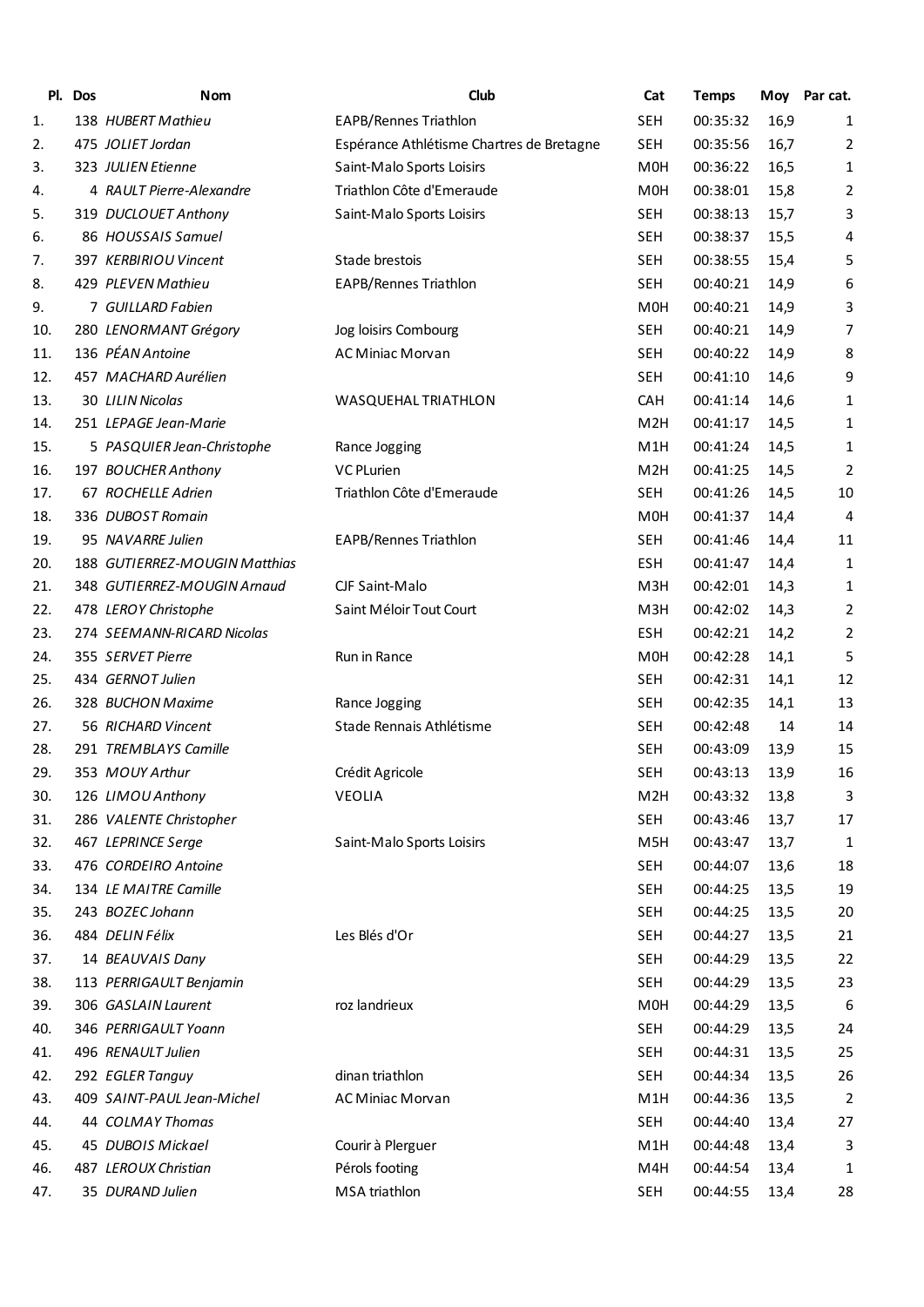| 48. | 1 DAUNAY Christelle          | ASA Maisons-Alfort               | M <sub>2F</sub>  | 00:45:05 | 13,3 | 1              |
|-----|------------------------------|----------------------------------|------------------|----------|------|----------------|
| 49. | 341 ALLAIN Yvon              | Rance Jogging                    | M6H              | 00:45:18 | 13,3 | 1              |
| 50. | 324 DENNI Antoine            | Jog' loisir                      | <b>SEH</b>       | 00:45:18 | 13,3 | 29             |
| 51. | 377 BOURSEUL Matthieu        | <b>AC Miniac Morvan</b>          | M <sub>0</sub> H | 00:45:24 | 13,2 | 7              |
| 52. | 267 ANNE DIT LEVERT Romain   | Rance Jogging                    | M <sub>0</sub> H | 00:45:25 | 13,2 | 8              |
| 53. | 239 LARCHER Frederic         | ADL Les Rozéens                  | M <sub>2</sub> H | 00:45:26 | 13,2 | 4              |
| 54. | 72 BATAILLE Luc              | 353 triathlon club               | <b>JUH</b>       | 00:45:28 | 13,2 | 1              |
| 55. | 140 DUCLOS Fantine           | Les sportifs malouins            | <b>SEF</b>       | 00:45:29 | 13,2 | 1              |
| 56. | 266 PERINETTI Frédéric       | Saint Méloir Tout Court          | M <sub>0</sub> H | 00:45:30 | 13,2 | 9              |
| 57. | 73 SIFFROY Bertrand          | Triathlon Côte d'Emeraude        | M <sub>2</sub> H | 00:45:33 | 13,2 | 5              |
| 58. | 452 ROUX Jean Pierre         | Saint-Malo Sports Loisirs        | M4H              | 00:45:34 | 13,2 | 2              |
| 59. | 28 GOURET Stéphane           | Les sportifs malouins            | M3H              | 00:45:35 | 13,2 | 3              |
| 60. | 477 LHUILLERY Stephane       | Le lièvre et la tortue           | M3H              | 00:45:35 | 13,2 | 4              |
| 61. | 3 MARTEL Clément             | Saint-Malo Sports Loisirs        | <b>SEH</b>       | 00:45:53 | 13,1 | 30             |
| 62. | 356 MARTIN Amélie            | Jog loisirs Combourg             | <b>SEF</b>       | 00:46:07 | 13   | 2              |
| 63. | 459 BRICIER Victor           |                                  | <b>ESH</b>       | 00:46:21 | 12,9 | 3              |
| 64. | 248 ASTRUC Alexandre         |                                  | <b>SEH</b>       | 00:46:21 | 12,9 | 31             |
| 65. | 110 GUERIN Erwan             |                                  | <b>SEH</b>       | 00:46:39 | 12,9 | 32             |
| 66. | 443 BROUDIN Maxime           |                                  | <b>ESH</b>       | 00:46:49 | 12,8 | 4              |
| 67. | 104 BOHUON Dominique         | Saint-Malo Sports Loisirs        | M5H              | 00:46:52 | 12,8 | 2              |
| 68. | 342 NOBILET Benoit           | AC Miniac Morvan                 | <b>SEH</b>       | 00:47:01 | 12,8 | 33             |
| 69. | 433 SIMON Julien             |                                  | <b>SEH</b>       | 00:47:07 | 12,7 | 34             |
| 70. | 96 TESNIER Daniel            | Saint-Malo Sports Loisirs        | M6H              | 00:47:11 | 12,7 | $\overline{2}$ |
| 71. | 43 GUERIN Loris              |                                  | <b>SEH</b>       | 00:47:14 | 12,7 | 35             |
| 72. | 278 BONHOMME Charles Antoine |                                  | M <sub>OH</sub>  | 00:47:17 | 12,7 | 10             |
| 73. | 99 LANOE Jean-Jacques        |                                  | M4H              | 00:47:24 | 12,7 | 3              |
| 74. | 75 DELAVALLEE Olivier        | Les Gros Mollets                 | M <sub>OH</sub>  | 00:47:26 | 12,7 | 11             |
| 75. | 485 MARTIN Capucine          |                                  | <b>ESF</b>       | 00:47:29 | 12,6 | 1              |
| 76. | 217 ROUXEL Florian           |                                  | <b>SEH</b>       | 00:47:33 | 12,6 | 36             |
| 77. | 211 JÉGU Florian             |                                  | <b>SEH</b>       | 00:47:33 | 12,6 | 37             |
| 78. | 256 BOULAY Alexandre         | <b>FC PLOUHA</b>                 | <b>SEH</b>       | 00:47:35 | 12,6 | 38             |
| 79. | 456 ALARCON Laurent          | Rance Jogging                    | M3H              | 00:47:39 | 12,6 | 5              |
| 80. | 2 MARTEL CHEFDOR Thierry     | Le lièvre et la tortue           | M4H              | 00:47:45 | 12,6 | 4              |
| 81. | 480 TREHEL Fabrice           |                                  | M <sub>2</sub> H | 00:47:49 | 12,6 | 6              |
| 82. | 229 GAUTIER Aurélien         |                                  | M0H              | 00:47:50 | 12,5 | 12             |
| 83. | 137 THIBAULT Stephane        | Courir à Plerguer                | M <sub>2</sub> H | 00:47:58 | 12,5 | 7              |
| 84. | 50 BONHOMME Laurent          |                                  | M <sub>2</sub> H | 00:48:01 | 12,5 | 8              |
| 85. | 208 CORRE Clémence           |                                  | SEF              | 00:48:07 | 12,5 | 3              |
| 86. | 460 ORHANT Valentin          |                                  | SEH              | 00:48:07 | 12,5 | 39             |
| 87. | 307 LE BIHAN Sandrine        | Cjf st malo                      | M <sub>2F</sub>  | 00:48:08 | 12,5 | 2              |
| 88. | 27 MARY Emmanuel             | Saint Guinoux Détente et Passion | SEH              | 00:48:09 | 12,5 | 40             |
| 89. | 249 LOISNARD Antoine         |                                  | <b>SEH</b>       | 00:48:17 | 12,4 | 41             |
| 90. | 190 MOREAU Nicolas           |                                  | SEH              | 00:48:20 | 12,4 | 42             |
| 91. | 142 SOURICE Yann-Gael        | Saint Méloir Tout Court          | M <sub>2</sub> H | 00:48:28 | 12,4 | 9              |
| 92. | 247 LYSANDRE Hubert          |                                  | <b>SEH</b>       | 00:48:46 | 12,3 | 43             |
| 93. | 51 BALEINE Bertrand          | Running Club Colombanais         | M1H              | 00:48:54 | 12,3 | 4              |
| 94. | 284 MARRELLEC Quentin        |                                  | <b>SEH</b>       | 00:48:57 | 12,3 | 44             |
| 95. | 345 MARUOTTO Mikael          |                                  | SEH              | 00:48:59 | 12,3 | 45             |
|     |                              |                                  |                  |          |      |                |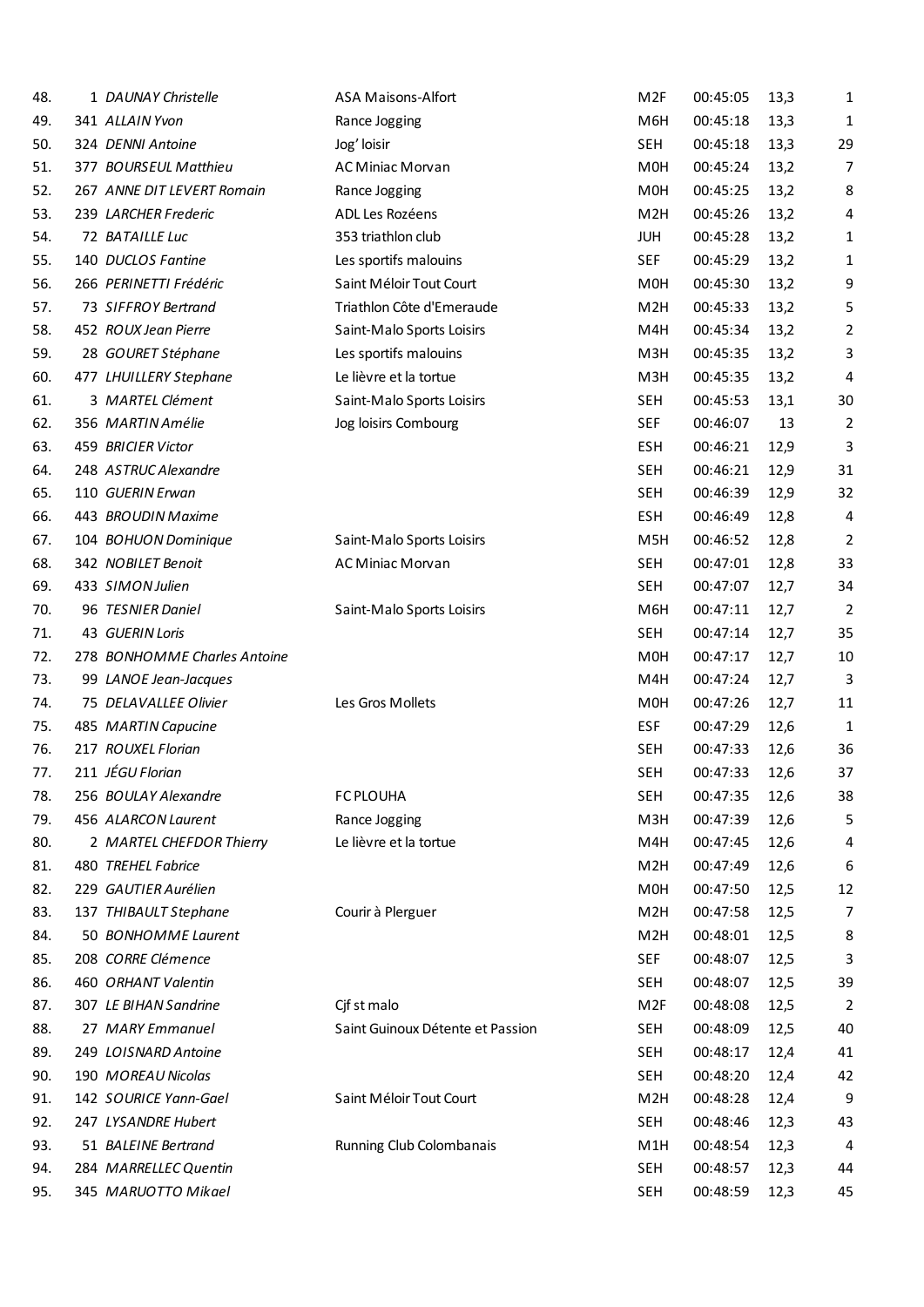| 96.  | 255 BIGUE Fabien          | <b>TEAMSPONDY</b>         | <b>SEH</b>       | 00:49:01 | 12,2 | 46             |
|------|---------------------------|---------------------------|------------------|----------|------|----------------|
| 97.  | 417 PERROTTE Doro         |                           | M <sub>2F</sub>  | 00:49:04 | 12,2 | 3              |
| 98.  | 49 BRISSET François       | Triathlon Côte d'Emeraude | <b>SEH</b>       | 00:49:04 | 12,2 | 47             |
| 99.  | 127 MOUBECHE Pascal       | <b>VEOLIA</b>             | M <sub>2</sub> H | 00:49:07 | 12,2 | 10             |
| 100. | 47 BIANEIS Florian        |                           | <b>SEH</b>       | 00:49:08 | 12,2 | 48             |
| 101. | 55 GABAY Amélie           |                           | <b>SEF</b>       | 00:49:10 | 12,2 | 4              |
| 102. | 297 LEGAUT Valentin       |                           | <b>ESH</b>       | 00:49:14 | 12,2 | 5              |
| 103. | 412 GOGER Jérôme          |                           | M <sub>2</sub> H | 00:49:20 | 12,2 | 11             |
| 104. | 315 PÈAN Jordan           |                           | <b>SEH</b>       | 00:49:23 | 12,2 | 49             |
| 105. | 66 GUILLOUX Youenn        |                           | <b>SEH</b>       | 00:49:24 | 12,2 | 50             |
| 106. | 390 ERROT Cedric          | Les Gros Mollets          | M <sub>1</sub> H | 00:49:26 | 12,1 | 5              |
| 107. | 237 QUELVENNEC Thomaz     |                           | <b>SEH</b>       | 00:49:27 | 12,1 | 51             |
| 108. | 118 LE ROY Victor         |                           | M1H              | 00:49:29 | 12,1 | 6              |
| 109. | 309 GUÉNANTIN Mathieu     |                           | <b>SEH</b>       | 00:49:33 | 12,1 | 52             |
| 110. | 39 BRAS Emma              | Courir à Chantepie        | <b>ESF</b>       | 00:49:36 | 12,1 | $\overline{2}$ |
| 111. | 120 JAOUEN Ronan          | <b>VEOLIA</b>             | M <sub>1</sub> H | 00:49:39 | 12,1 | 7              |
| 112. | 450 RESCOUSSIE William    |                           | M <sub>2</sub> H | 00:49:42 | 12,1 | 12             |
| 113. | 64 COUMAILLEAU Anthony    | Les Gros Mollets          | M <sub>1</sub> H | 00:49:44 | 12,1 | 8              |
| 114. | 32 LE GARREC Anthony      |                           | M <sub>0</sub> H | 00:49:44 | 12,1 | 13             |
| 115. | 199 SEVENOU Lea           | <b>TEAMSPONDY</b>         | <b>SEF</b>       | 00:49:54 | 12   | 5              |
| 116. | 40 ZABEL Yvon             |                           | M <sub>0</sub> H | 00:49:54 | 12   | 14             |
| 117. | 272 CORRE Samuel          | Pen Kaled                 | <b>ESH</b>       | 00:49:54 | 12   | 6              |
| 118. | 293 CHAMIOT-PONCET Maël   | Saint Méloir Tout Court   | M <sub>1</sub> H | 00:49:56 | 12   | 9              |
| 119. | 482 RONGIERAS Nicolas     |                           | <b>SEH</b>       | 00:50:03 | 12   | 53             |
| 120. | 453 LEMARCHAND Adrien     |                           | <b>SEH</b>       | 00:50:06 | 12   | 54             |
| 121. | 441 CHEVILLON Jonathan    | Courir à Dol              | <b>SEH</b>       | 00:50:12 | 12   | 55             |
| 122. | 122 BRICE Arnaud          | <b>VEOLIA</b>             | M0H              | 00:50:20 | 11,9 | 15             |
| 123. | 334 MARTIN Didier-Victor  | Courir à Chantepie        | M <sub>5</sub> H | 00:50:21 | 11,9 | 3              |
| 124. | 82 ROUZEL François        |                           | M <sub>1</sub> H | 00:50:22 | 11,9 | 10             |
| 125. | 421 GUINEBAULT Thierry    | Rance Jogging             | M3H              | 00:50:31 | 11,9 | 6              |
| 126. | 296 LEGAUT Stéphane       |                           | M3H              | 00:50:33 | 11,9 | 7              |
| 127. | 486 CADIOU Benjamin       | Groupe Roullier           | M <sub>OH</sub>  | 00:50:37 | 11,9 | 16             |
| 128. | 317 POIRIER Clara         |                           | <b>SEF</b>       | 00:50:40 | 11,8 | 6              |
| 129. | 366 MIGNOT Nicolas        |                           | M <sub>2</sub> H | 00:50:42 | 11,8 | 13             |
| 130. | 162 COSNEFROY Charly      | Les Gros Mollets          | M1H              | 00:50:43 | 11,8 | 11             |
| 131. | 373 BANES Anna            |                           | <b>MOF</b>       | 00:50:46 | 11,8 | 1              |
| 132. | 367 DODEMAND Sylvain      |                           | M1H              | 00:50:47 | 11,8 | 12             |
| 133. | 57 LACOURT Hugues         |                           | <b>JUH</b>       | 00:51:02 | 11,8 | 2              |
| 134. | 222 ROBERT Karine         |                           | M <sub>2F</sub>  | 00:51:04 | 11,8 | 4              |
| 135. | 368 MIGNOT Hugo           | <b>ACR Dinan</b>          | CAH              | 00:51:07 | 11,7 | $\overline{c}$ |
| 136. | 224 HAMEL Didier          | Triathlon Côte d'Emeraude | M <sub>5</sub> H | 00:51:10 | 11,7 | 4              |
| 137. | 602 RECOURSE Kevin        |                           | <b>SEH</b>       | 00:51:11 | 11,7 | 56             |
| 138. | 455 GARNIER Jean-François | <b>Dinard Running</b>     | M3H              | 00:51:13 | 11,7 | 8              |
| 139. | 37 TURBAN Antoine         |                           | <b>SEH</b>       | 00:51:24 | 11,7 | 57             |
| 140. | 384 SERRE Thomas          |                           | <b>SEH</b>       | 00:51:30 | 11,7 | 58             |
| 141. | 58 GAUTIER Adrien         |                           | <b>JUH</b>       | 00:51:34 | 11,6 | 3              |
| 142. | 189 LE FLEM Arnaud        |                           | M0H              | 00:51:36 | 11,6 | 17             |
| 143. | 386 VIDON Etienne         |                           | M4H              | 00:51:38 | 11,6 | 5              |
|      |                           |                           |                  |          |      |                |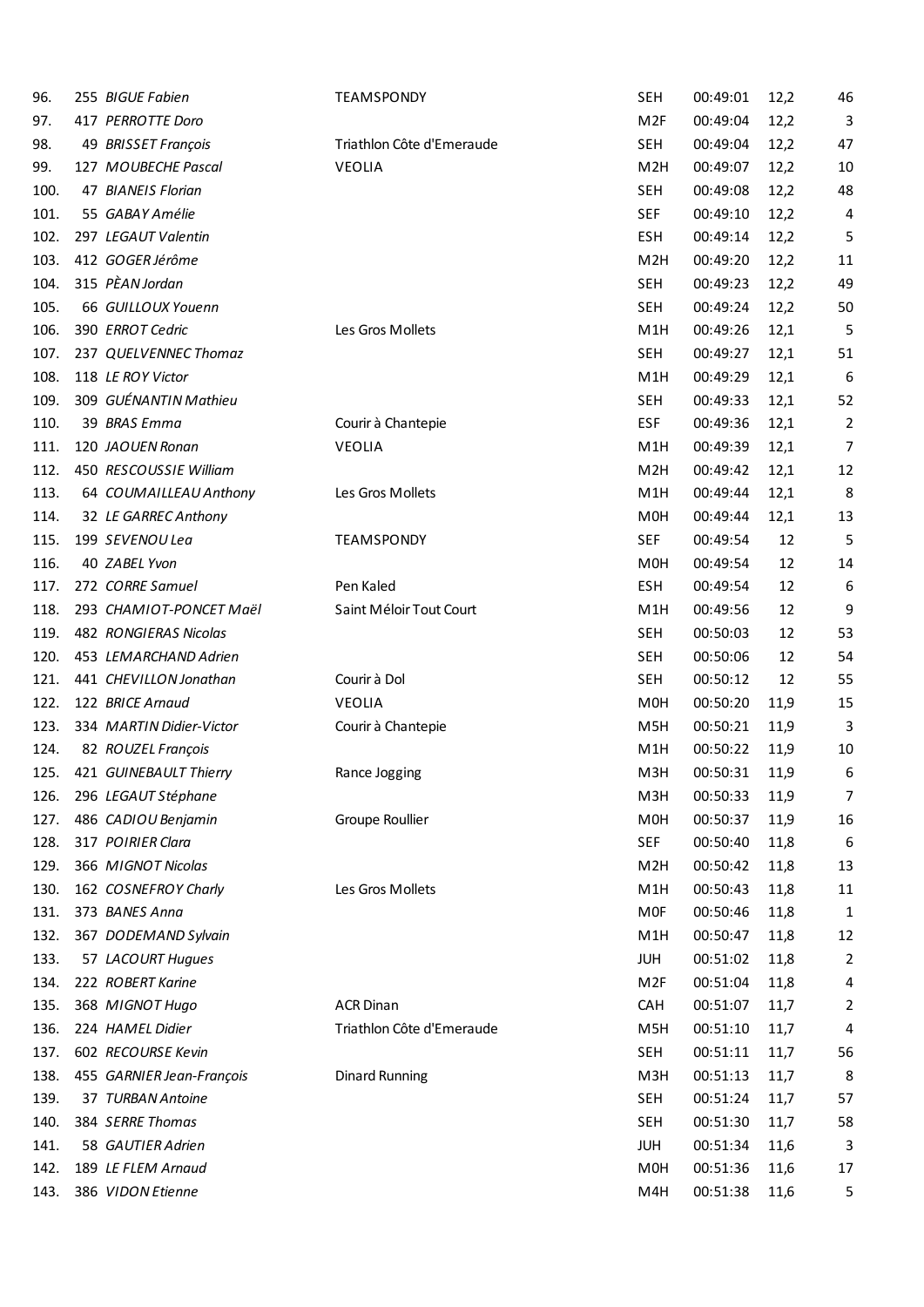| 144. | 451 CHENU Thomas                 |                                 | <b>ESH</b>       | 00:51:44 | 11,6 | $\overline{7}$ |
|------|----------------------------------|---------------------------------|------------------|----------|------|----------------|
| 145. | 69 LE ROY Erwan                  |                                 | M <sub>2</sub> H | 00:51:44 | 11,6 | 14             |
| 146. | 59 SOURGET Aude                  | Le lièvre et la tortue          | M <sub>1</sub> F | 00:51:47 | 11,6 | 1              |
| 147. | 376 RAULT David                  |                                 | M <sub>2</sub> H | 00:51:48 | 11,6 | 15             |
| 148. | 299 THÉBAULT Ludovic             |                                 | M <sub>0</sub> H | 00:51:49 | 11,6 | 18             |
| 149. | 310 DU BOISLOUVEAU Vianney       |                                 | M <sub>0</sub> H | 00:51:53 | 11,6 | 19             |
| 150. | 430 LE TALLEC Thomas             |                                 | M <sub>1</sub> H | 00:51:54 | 11,6 | 13             |
| 151. | 143 HAMON Alexandre              |                                 | M <sub>0</sub> H | 00:51:58 | 11,6 | 20             |
| 152. | 168 FOLIGNE Anais                | Courir à Plerguer               | <b>SEF</b>       | 00:52:02 | 11,5 | $\overline{7}$ |
| 153. | 442 BELLEC Simon                 | La cancalaise                   | <b>SEH</b>       | 00:52:03 | 11,5 | 59             |
| 154. | 381 MOREL Mathieu                |                                 | M <sub>1</sub> H | 00:52:07 | 11,5 | 14             |
| 155. | 79 CARPIER David                 | Crédit Agricole Ille et Vilaine | M <sub>0</sub> H | 00:52:10 | 11,5 | 21             |
| 156. | 80 MONMOUSSEAU Regis             | Triathlon Côte d'Emeraude       | M3H              | 00:52:10 | 11,5 | 9              |
| 157. | 407 MEHATS Lou                   |                                 | <b>SEF</b>       | 00:52:12 | 11,5 | 8              |
| 158. | 60 GAUTIER Bernard               |                                 | M3H              | 00:52:21 | 11,5 | $10\,$         |
| 159. | 370 FAUVEL Stéphanie             | ASGB                            | M <sub>2F</sub>  | 00:52:26 | 11,4 | 5              |
| 160. | 395 HERVOIR Yoann                | Saint malo running              | M <sub>2</sub> H | 00:52:29 | 11,4 | 16             |
| 161. | 385 PIRALLA Clement              |                                 | <b>ESH</b>       | 00:52:37 | 11,4 | 8              |
| 162. | 378 PIRALLA Vincent              |                                 | M3H              | 00:52:37 | 11,4 | 11             |
| 163. | 61 LAFONTAINE Yann               | Surf School                     | <b>SEH</b>       | 00:52:42 | 11,4 | 60             |
| 164. | 468 GAUDIN Jonathan              |                                 | M <sub>0</sub> H | 00:52:45 | 11,4 | 22             |
| 165. | 15 ROUILLÉ Emmanuelle            |                                 | <b>SEF</b>       | 00:52:46 | 11,4 | 9              |
| 166. | 176 LAUMONIER christian          | Courons a Thorigné-Fouillard    | M4H              | 00:52:48 | 11,4 | 6              |
| 167. | 97 BONTE Marie                   |                                 | <b>ESF</b>       | 00:52:50 | 11,4 | 3              |
| 168. | 111 THIBAULT Ronan               |                                 | <b>SEH</b>       | 00:52:50 | 11,4 | 61             |
| 169. | 41 JOUBLE Aymeric                |                                 | <b>CAH</b>       | 00:52:52 | 11,4 | 3              |
| 170. | 19 ROUSSEL Guenole               |                                 | M <sub>1</sub> H | 00:52:56 | 11,3 | 15             |
| 171. | 283 VARIN Boris                  | LES LOUPS DE MOYON              | <b>SEH</b>       | 00:53:03 | 11,3 | 62             |
| 172. | 436 FLEURY Christèle             | JOGGING DETENTE NONAISIENNE     | M1F              | 00:53:10 | 11,3 | 2              |
| 173. | 281 LAFFICHER Sébastien          | Les Gros Mollets                | M <sub>2</sub> H | 00:53:28 | 11,2 | 17             |
| 174. | 212 NEVOT David                  |                                 | <b>SEH</b>       | 00:53:37 | 11,2 | 63             |
| 175. | 228 LEMOINE Jérémy               |                                 | M0H              | 00:53:37 | 11,2 | 23             |
| 176. | 400 GAUTIER Nelly                |                                 | M1F              | 00:53:37 | 11,2 | 3              |
| 177. | 85 JUGES Mathieu                 |                                 | M <sub>2</sub> H | 00:53:38 | 11,2 | 18             |
| 178. | 303 GROMELLON Romain             | SABENA                          | M1H              | 00:53:40 | 11,2 | 16             |
| 179. | 9 QUEMERAIS Jordan               |                                 | SEH              | 00:53:49 | 11,2 | 64             |
| 180. | 322 LAMY Julien                  |                                 | M0H              | 00:53:51 | 11,1 | 24             |
| 181. | 275 COUDERT Sandy                |                                 | M <sub>2F</sub>  | 00:53:52 | 11,1 | 6              |
| 182. | 329 GUENGANT Yann                | Courir à Plerguer               | M <sub>2</sub> H | 00:53:55 | 11,1 | 19             |
| 183. | 332 GLIN Cyril                   | Courir à Plerguer               | M <sub>2</sub> H | 00:53:56 | 11,1 | 20             |
| 184. | 318 VERDAVAINE LOIDREAU Delphine | AGILE TALON LA MEZIERE          | M <sub>2F</sub>  | 00:53:59 | 11,1 | 7              |
| 185. | 165 LOAEC-GODEY Herve            |                                 | M <sub>2</sub> H | 00:54:06 | 11,1 | 21             |
| 186. | 396 GILBERT David                | Running Club Colombanais        | M1H              | 00:54:09 | 11,1 | 17             |
| 187. | 198 RENAULT Justine              | <b>TEAMSPONDY</b>               | <b>SEF</b>       | 00:54:11 | 11,1 | $10\,$         |
| 188. | 175 LEVEQUE Anthony              |                                 | <b>SEH</b>       | 00:54:12 | 11,1 | 65             |
| 189. | 152 LESSIRARD Christophe         |                                 | M <sub>2</sub> H | 00:54:17 | 11,1 | 22             |
| 190. | 78 RIO Mikael                    |                                 | M1H              | 00:54:18 | 11,1 | 18             |
| 191. | 62 LE ROY Aude                   | Le lièvre et la tortue          | <b>MOF</b>       | 00:54:23 | 11   | $\mathbf{2}$   |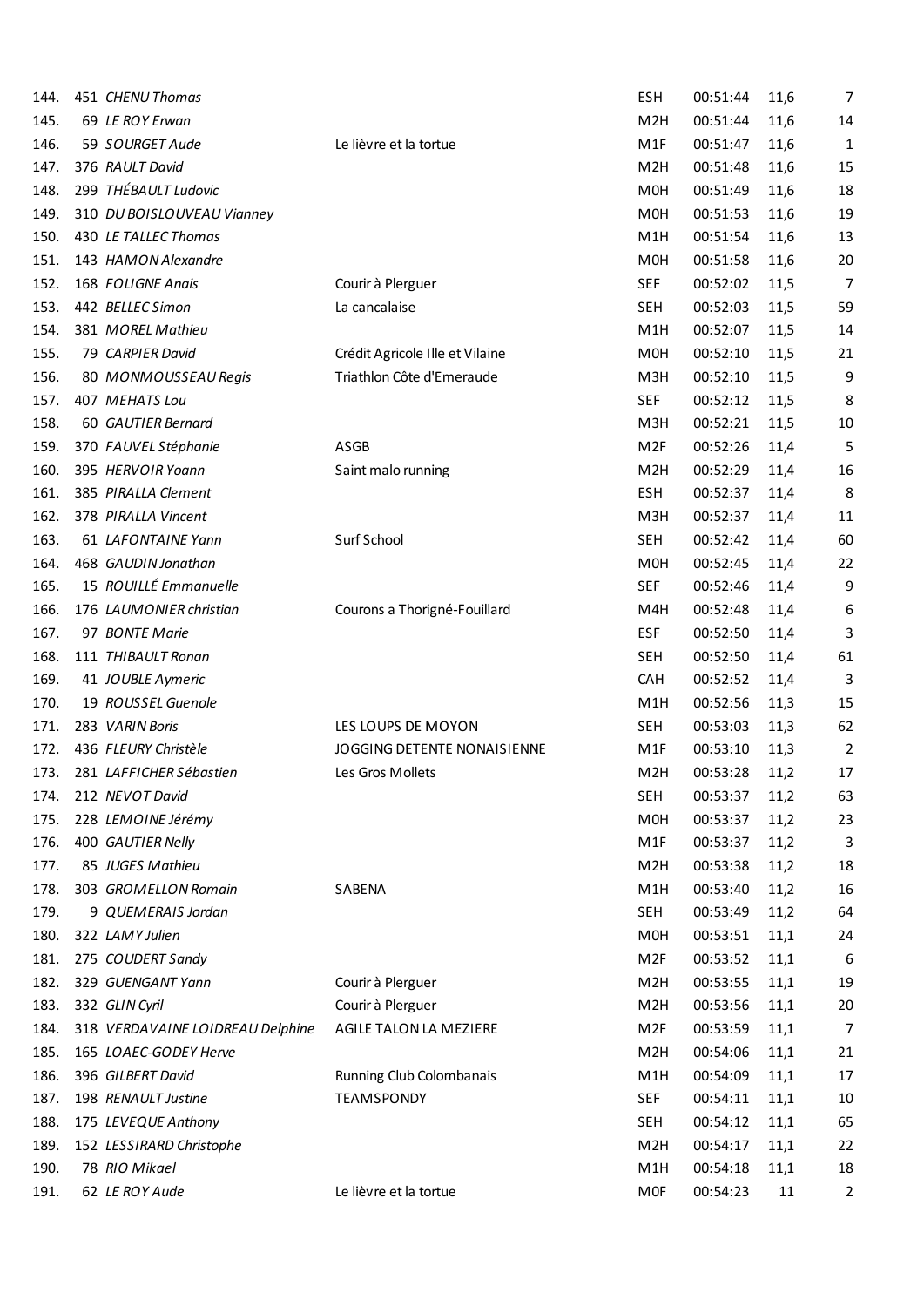| 192. | 129 BURGAUD Laurent     |                              | M <sub>1</sub> H | 00:54:29 | 11   | 19             |
|------|-------------------------|------------------------------|------------------|----------|------|----------------|
| 193. | 193 LE BORGNE Lionel    |                              | M <sub>1</sub> H | 00:54:30 | 11   | 20             |
| 194. | 203 GOUEDART Jordan     |                              | <b>SEH</b>       | 00:54:38 | 11   | 66             |
| 195. | 308 AUBREE Emmanuel     | Les Gros Mollets             | M3H              | 00:54:40 | 11   | 12             |
| 196. | 161 DESGEORGES Stéphane |                              | M <sub>0</sub> H | 00:54:40 | 11   | 25             |
| 197. | 383 HENRY Christophe    | S/LACCESSON                  | M4H              | 00:54:42 | 11   | $\overline{7}$ |
| 198. | 10 CORNEVIN Florine     | EAPB/Rennes Triathlon        | <b>SEF</b>       | 00:54:43 | 11   | 11             |
| 199. | 458 STÉPHANY Cédric     |                              | M <sub>2</sub> H | 00:54:49 | 11   | 23             |
| 200. | 499 BOHUON Sarah        | Courir à Plerguer            | <b>ESF</b>       | 00:54:49 | 11   | 4              |
| 201. | 101 HAMONIC Jean        |                              | <b>SEH</b>       | 00:54:53 | 10,9 | 67             |
| 202. | 343 DUFEIL Kevin        |                              | <b>SEH</b>       | 00:54:54 | 10,9 | 68             |
| 203. | 488 MAHEU Marina        |                              | M <sub>1</sub> F | 00:55:05 | 10,9 | 4              |
| 204. | 448 CARFANTAN Pierre    |                              | <b>SEH</b>       | 00:55:07 | 10,9 | 69             |
| 205. | 53 GANDON Jean-Pierre   | Coureurs d'Extrème           | M <sub>5</sub> H | 00:55:17 | 10,9 | 5              |
| 206. | 440 BARREAUD Emmanuel   | Les défoulés de Saint Jouan  | M <sub>1</sub> H | 00:55:20 | 10,8 | 21             |
|      | 379 BARREAUD Joella     |                              |                  |          |      |                |
| 207. |                         | LES DEFOULES DE ST JOUAN     | M <sub>1</sub> F | 00:55:20 | 10,8 | 5              |
| 208. | 350 LEBEURIER Amaury    |                              | M <sub>0</sub> H | 00:55:25 | 10,8 | 26             |
| 209. | 423 ROUSSEAU Antoine    |                              | <b>SEH</b>       | 00:55:31 | 10,8 | 70             |
| 210. | 371 DESCLOS Herve       |                              | M <sub>2</sub> H | 00:55:32 | 10,8 | 24             |
| 211. | 11 CHAMBRON Martin      |                              | <b>SEH</b>       | 00:55:39 | 10,8 | 71             |
| 212. | 352 FEREY Laurent       | jogging plumaudan            | M <sub>2</sub> H | 00:55:43 | 10,8 | 25             |
| 213. | 491 LEMOINE Dominique   | S/LE de Chartres de Bretagne | M4F              | 00:55:46 | 10,8 | 1              |
| 214. | 316 ROUAULT Chantal     |                              | M5F              | 00:55:46 | 10,8 | 1              |
| 215. | 388 GILLET Guillaume    | <b>ELAN CESSON</b>           | M3H              | 00:55:47 | 10,8 | 13             |
| 216. | 391 DUCLOS Yvon         |                              | M3H              | 00:55:52 | 10,7 | 14             |
| 217. | 231 LEMOINE Marine      |                              | <b>SEF</b>       | 00:55:54 | 10,7 | 12             |
| 218. | 426 LEMOINE Fanny       | CJF Saint-Malo               | <b>SEF</b>       | 00:55:54 | 10,7 | 13             |
| 219. | 63 SAUCET Philippe      |                              | M3H              | 00:55:55 | 10,7 | 15             |
| 220. | 36 BILLY Antoine        | Courir à Ploumagoar          | <b>SEH</b>       | 00:56:05 | 10,7 | 72             |
| 221. | 34 JANCZAK Sabrina      | Rance Jogging                | M <sub>1</sub> F | 00:56:10 | 10,7 | 6              |
| 222. | 38 JOUBLE Clément       |                              | <b>SEH</b>       | 00:56:10 | 10,7 | 73             |
| 223. | 357 SANCEAU Nicolas     |                              | <b>SEH</b>       | 00:56:11 | 10,7 | 74             |
| 224. | 344 HAUER Gael          |                              | M <sub>3</sub> H | 00:56:11 | 10,7 | 16             |
| 225. | 387 BANÈS Guilhem       |                              | M <sub>1</sub> H | 00:56:29 | 10,6 | 22             |
| 226. | 235 LESSIRARD Corentin  |                              | <b>ESH</b>       | 00:56:32 | 10,6 | 9              |
| 227. | 119 LEBRETON Sebastien  |                              | M <sub>2</sub> H | 00:56:36 | 10,6 | 26             |
| 228. | 209 MORCEL Gilles       | Saint Méloir Tout Court      | M <sub>3</sub> H | 00:56:47 | 10,6 | 17             |
| 229. | 363 MUNDY Wayne         | Saint Méloir Tout Court      | M <sub>2</sub> H | 00:56:48 | 10,6 | 27             |
| 230. | 298 DARTOIS Bernard     |                              | M7H              | 00:56:51 | 10,6 | 1              |
| 231. | 146 GARNIER Valerie     | <b>Dinard Running</b>        | M3F              | 00:56:54 | 10,5 | 1              |
| 232. | 144 LE JAMTEL Edith     |                              | M3F              | 00:56:55 | 10,5 | 2              |
| 233. | 305 THOMAZEAU Bruno     | Saint Méloir Tout Court      | M <sub>3</sub> H | 00:56:55 | 10,5 | 18             |
| 234. | 483 FERRAND Romane      | <b>EAPB/Rennes Triathlon</b> | <b>SEF</b>       | 00:57:00 | 10,5 | 14             |
| 235. | 153 BOULLAIN Cedric     |                              | <b>SEH</b>       | 00:57:02 | 10,5 | 75             |
| 236. | 320 NOURRY Nicolas      |                              | <b>SEH</b>       | 00:57:05 | 10,5 | 76             |
| 237. | 184 COTTAIS Ronan       |                              | M <sub>1</sub> H | 00:57:08 | 10,5 | 23             |
| 238. | 150 PARMANTIER Nicolas  | SABENA                       | M <sub>2</sub> H | 00:57:11 | 10,5 | 28             |
|      |                         |                              |                  |          |      |                |
| 239. | 116 PICHON Vincent      | VEOLIA                       | M <sub>2</sub> H | 00:57:13 | 10,5 | 29             |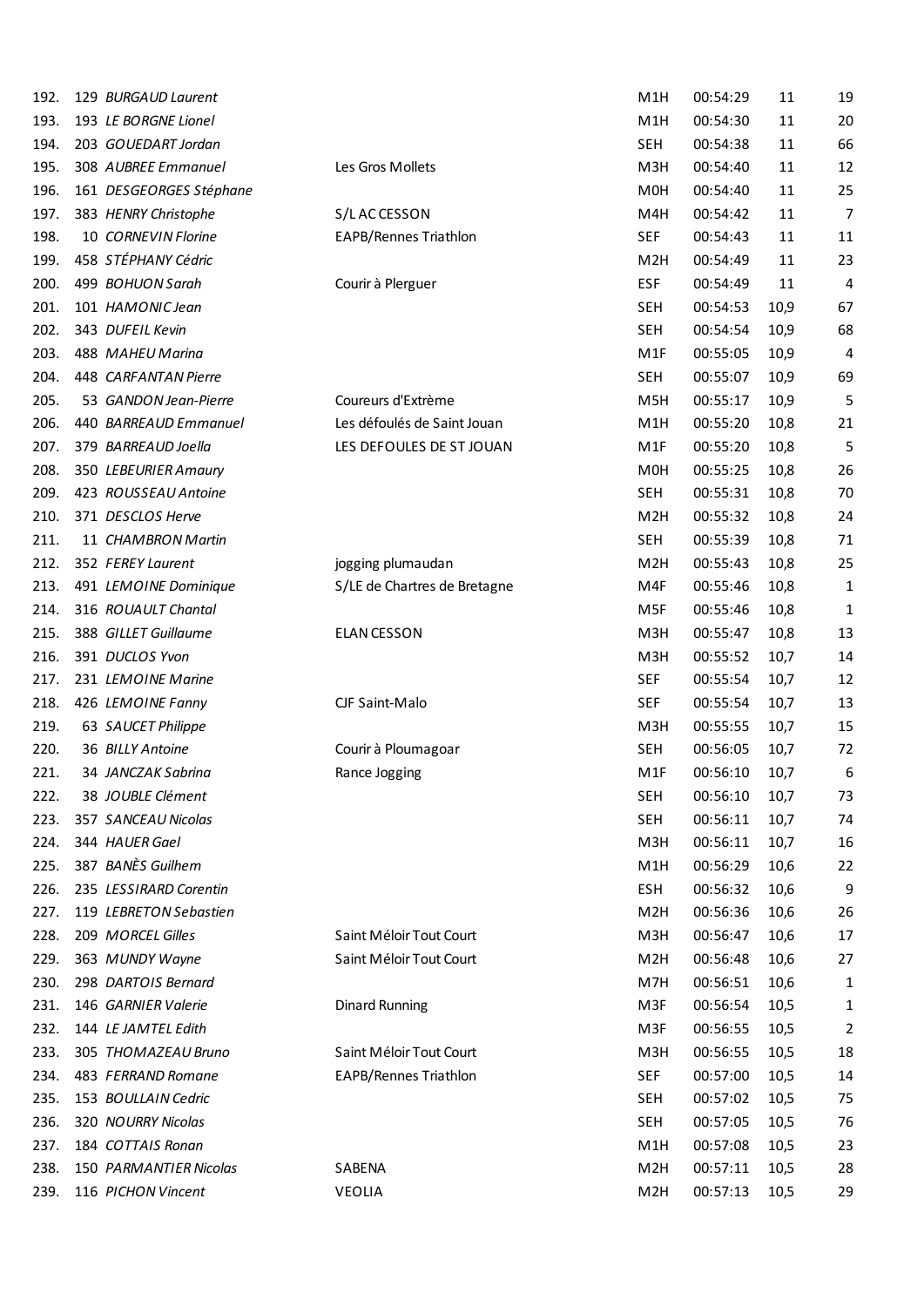| 240. | 172 MARIN Julien        |                                              | SEH              | 00:57:16 | 10,5 | 77     |
|------|-------------------------|----------------------------------------------|------------------|----------|------|--------|
| 241. | 321 VALLÉE Timothée     |                                              | <b>SEH</b>       | 00:57:16 | 10,5 | 78     |
| 242. | 419 MALLARD Damien      |                                              | <b>SEH</b>       | 00:57:23 | 10,5 | 79     |
| 243. | 449 ROCCON Benoit       |                                              | M <sub>1</sub> H | 00:57:38 | 10,4 | 24     |
| 244. | 271 DUCHEMIN Géraldine  |                                              | M <sub>2F</sub>  | 00:57:39 | 10,4 | 8      |
| 245. | 270 PITOT Frédéric      |                                              | M <sub>2</sub> H | 00:57:40 | 10,4 | 30     |
| 246. | 128 CADORET Gurvan      | VEOLIA                                       | M <sub>1</sub> H | 00:57:42 | 10,4 | 25     |
| 247. | 365 GOUPIL Corinne      |                                              | M3F              | 00:57:46 | 10,4 | 3      |
| 248. | 87 GICQUELAIS Romain    |                                              | <b>SEH</b>       | 00:57:48 | 10,4 | 80     |
| 249. | 490 PINTO Pierre        | VEOLIA                                       | M3H              | 00:57:49 | 10,4 | 19     |
| 250. | 398 ANDRE Manon         |                                              | <b>SEF</b>       | 00:57:51 | 10,4 | 15     |
| 251. | 403 DUFEIL Steve        | La Team du Breizh Flag Trip Tour             | M <sub>0</sub> H | 00:57:55 | 10,4 | 27     |
| 252. | 401 ROUSSEL Aurélie     |                                              | <b>SEF</b>       | 00:57:55 | 10,4 | 16     |
| 253. | 402 DUFEIL Anais        | La Team du Breizh Flag Trip Tour             | <b>MOF</b>       | 00:57:55 | 10,4 | 3      |
| 254. | 206 FURIC Ronan         |                                              | M <sub>3</sub> H | 00:58:07 | 10,3 | 20     |
| 255. | 77 CORRE Anne           | Pen Kaled                                    | M4F              | 00:58:14 | 10,3 | 2      |
| 256. | 180 BIOT Jean-Michel    | Saint Méloir Tout Court                      | M4H              | 00:58:15 | 10,3 | 8      |
| 257. | 276 COUTO Carlos        | Saint Méloir Tout Court                      | M4H              | 00:58:15 | 10,3 | 9      |
| 258. | 202 BERAR Mathilde      |                                              | <b>SEF</b>       | 00:58:16 | 10,3 | 17     |
| 259. | 226 TUAL Anthony        | <b>ELAN CESSON</b>                           | M <sub>1</sub> H | 00:58:19 | 10,3 | 26     |
| 260. | 71 CORRE Ludovic        | Pen Kaled                                    | M4H              | 00:58:22 | 10,3 | 10     |
| 261. | 445 EGLER Youen         |                                              | CAH              | 00:58:28 | 10,3 | 4      |
| 262. | 422 DUFEIL Cédric       | Amicale pompiers Saint Malo                  | M <sub>1</sub> H | 00:58:31 | 10,3 | 27     |
| 263. | 74 NEVEU Jérémy         | Amicale des Sapeurs Pompiers de Saint Malo   | SEH              | 00:58:31 | 10,3 | 81     |
| 264. | 91 PERROTTE Marc        | Amicale des Sapeurs Pompiers de Saint Malo   | M <sub>1</sub> H | 00:58:32 | 10,3 | 28     |
| 265. | 424 COMMEUREUC Valérie  | Amicale pompiers Saint Malo                  | <b>MOF</b>       | 00:58:32 | 10,3 | 4      |
| 266. | 464 GUILLET Matthieu    |                                              | M <sub>0</sub> H | 00:58:32 | 10,3 | 28     |
| 267. | 349 PERRARD Sebastien   | Groupe Raulic - Thermes Marins de Saint-Malo | M3H              | 00:58:32 | 10,3 | 21     |
| 268. | 601 BASTIEN Bastien     | Fight for life 35 tous pour Bastien          |                  | 00:58:33 | 10,3 |        |
| 269. | 472 SCHOEPF Louis       |                                              | <b>ESH</b>       | 00:58:55 | 10,2 | $10\,$ |
| 270. | 24 ADELIN Etienne       | Entente Athlétique Saint-Malo                | M <sub>0</sub> H | 00:59:01 | 10,2 | 29     |
| 271. | 392 DRION Marie         |                                              | M4F              | 00:59:03 | 10,2 | 3      |
| 272. | 31 REULIER Pauline      |                                              | <b>MOF</b>       | 00:59:09 | 10,1 | 5      |
| 273. | 117 CAMBRIEL Pierre     | VEOLIA                                       | <b>SEH</b>       | 00:59:24 | 10,1 | 82     |
| 274. | 18 LE MERDY Anne-Sophie |                                              | M <sub>1</sub> F | 00:59:27 | 10,1 | 7      |
| 275. | 102 GAVELLE Constance   |                                              | <b>SEF</b>       | 00:59:29 | 10,1 | 18     |
| 276. | 145 BOUET Antoine       |                                              | <b>SEH</b>       | 00:59:47 | 10   | 83     |
| 277. | 244 MAULNIER Séverine   |                                              | M <sub>2F</sub>  | 00:59:48 | 10   | 9      |
| 278. | 254 LEPAGE Anne         |                                              | M <sub>2F</sub>  | 00:59:58 | 10   | 10     |
| 279. | 454 BISCHOFF Elsa       |                                              | <b>MOF</b>       | 01:00:04 | 9,99 | 6      |
| 280. | 121 FER Gregory         | VEOLIA                                       | M1H              | 01:00:15 | 9,96 | 29     |
| 281. | 42 PRUVOST Régis        |                                              | M <sub>1</sub> H | 01:00:15 | 9,96 | 30     |
| 282. | 29 PINCON Jean-Baptiste |                                              | <b>SEH</b>       | 01:00:22 | 9,94 | 84     |
| 283. | 213 CHAUVEAU Thomas     |                                              | <b>SEH</b>       | 01:00:23 | 9,94 | 85     |
| 284. | 289 LUCAS Tanguy        |                                              | M <sub>2</sub> H | 01:00:25 | 9,93 | 31     |
| 285. | 382 VONG Seng           | Triathlon Côte d'Emeraude                    | M4H              | 01:00:26 | 9,93 | 11     |
| 286. | 498 DURAND Ines         | SNBSM                                        | <b>ESF</b>       | 01:00:29 | 9,92 | 5      |
| 287. | 151 PARMANTIER Gwen     | Les sportifs malouins                        | M <sub>2F</sub>  | 01:00:34 | 9,91 | 11     |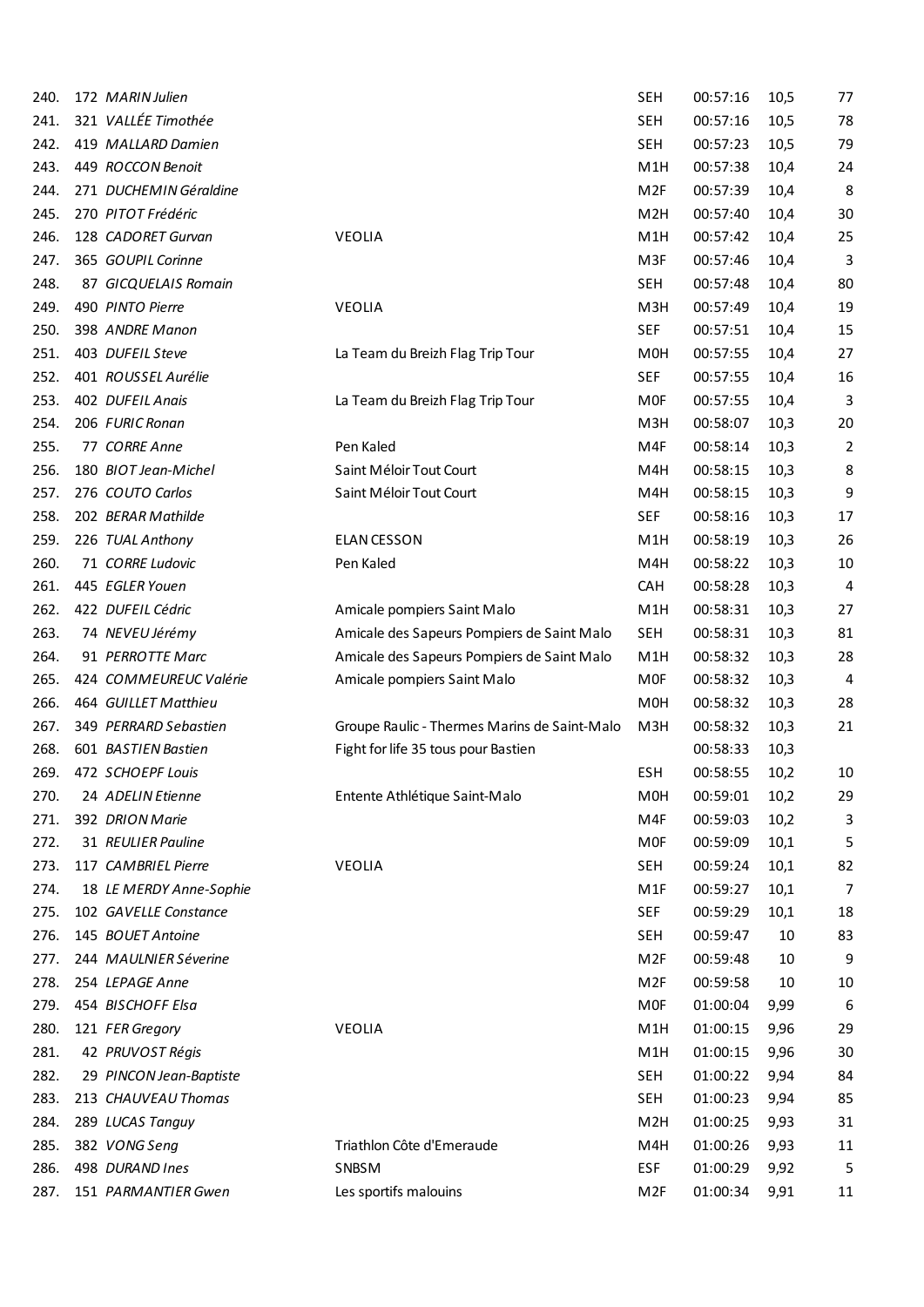| 288. | 26 RENAUD Stéphanie     |                             | M <sub>2F</sub>  | 01:00:42 | 9,88 | 12             |
|------|-------------------------|-----------------------------|------------------|----------|------|----------------|
| 289. | 242 BAZYLEWICZ Freddy   |                             | M <sub>1</sub> H | 01:00:42 | 9,88 | 31             |
| 290. | 465 MARTIN Stéphane     |                             | M4H              | 01:00:44 | 9,88 | 12             |
| 291. | 282 CARLES Fred         |                             | M <sub>2</sub> H | 01:01:00 | 9,84 | 32             |
| 292. | 8 LAFORGE Sébastien     |                             | M <sub>2</sub> H | 01:01:04 | 9,83 | 33             |
| 293. | 389 ROBERT Samuel       |                             | M <sub>2</sub> H | 01:01:07 | 9,82 | 34             |
| 294. | 431 DUPERRAY Gilbert    |                             | M6H              | 01:01:08 | 9,81 | 3              |
| 295. | 157 GRAF Venice         |                             | <b>SEF</b>       | 01:01:08 | 9,81 | 19             |
| 296. | 432 BOULAIE Armance     |                             | <b>SEF</b>       | 01:01:09 | 9,81 | 20             |
| 297. | 65 MELOT Anne-Gaëlle    |                             | <b>SEF</b>       | 01:01:24 | 9,77 | 21             |
| 298. | 260 LIZION Virginie     | Saint-Malo Sports Loisirs   | M <sub>2F</sub>  | 01:01:39 | 9,73 | 13             |
| 299. | 360 SORRE Emmanuel      |                             | <b>SEH</b>       | 01:01:43 | 9,72 | 86             |
| 300. | 125 CORROLER Florence   | <b>VEOLIA</b>               | M1F              | 01:02:11 | 9,65 | 8              |
| 301. | 90 BILLAUD Cedric       | Les Gros Mollets            | M <sub>1</sub> H | 01:02:16 | 9,64 | 32             |
| 302. | 159 SCHUTZ Gabrielle    | Les défoulés de Saint Jouan | M <sub>2F</sub>  | 01:02:17 | 9,63 | 14             |
| 303. | 89 BILLAUD Morgane      | Les Gros Mollets            | M <sub>1</sub> F | 01:02:17 | 9,63 | 9              |
| 304. | 200 COBAT Pauline       |                             | <b>ESF</b>       | 01:02:19 | 9,63 | 6              |
| 305. | 304 PLARD Yann          |                             | <b>SEH</b>       | 01:02:32 | 9,59 | 87             |
| 306. | 13 ASSELIN Ella         |                             | <b>SEF</b>       | 01:02:38 | 9,58 | 22             |
| 307. | 83 MÉZIÈRE Anne Sophie  |                             | M <sub>1</sub> F | 01:02:39 | 9,58 | 10             |
| 308. | 393 MOAL Rodérick       |                             | M <sub>1</sub> H | 01:02:52 | 9,54 | 33             |
| 309. | 439 LOISANCE Cindy      | <b>CJF HANDBALL</b>         | <b>SEF</b>       | 01:02:54 | 9,54 | 23             |
| 310. | 25 GOMBEAU Benoit       |                             | M <sub>0</sub> H | 01:03:03 | 9,52 | 30             |
| 311. | 20 GERARD Marina        |                             | <b>SEF</b>       | 01:03:07 | 9,51 | 24             |
| 312. | 149 HERCOUET Emilie     |                             | <b>SEF</b>       | 01:03:07 | 9,51 | 25             |
| 313. | 474 PONTAIS Florence    |                             | M <sub>1</sub> F | 01:03:16 | 9,48 | 11             |
| 314. | 427 PASTOL Philippe     |                             | M4H              | 01:03:22 | 9,47 | 13             |
| 315. | 46 HAMELIN Bernadette   | Les défoulés de Saint Jouan | M5F              | 01:03:30 | 9,45 | $\overline{2}$ |
| 316. | 411 GESRET Margaux      |                             | <b>SEF</b>       | 01:03:36 | 9,43 | 26             |
| 317. | 21 RAYNAUD Gilles       |                             | M <sub>2</sub> H | 01:03:41 | 9,42 | 35             |
| 318. | 331 DREAU Nausicaa      |                             | M1F              | 01:03:46 | 9,41 | 12             |
| 319. | 330 BOUIN Sarah         |                             | M <sub>2F</sub>  | 01:03:47 | 9,41 | 15             |
| 320. | 268 BELLEC Loic         | Saint Méloir Tout Court     | M4H              | 01:03:58 | 9,38 | 14             |
| 321. | 495 MOULIN Nina         |                             | <b>SEF</b>       | 01:04:02 | 9,37 | 27             |
| 322. | 314 RICHARD Laurie-Anne |                             | <b>SEF</b>       | 01:04:19 | 9,33 | 28             |
| 323. | 227 FAVEY David         | CS Betton                   | M <sub>3</sub> H | 01:04:19 | 9,33 | 22             |
| 324. | 230 FAVEY Marie         | AGILE TALON LA MEZIERE      | M3F              | 01:04:20 | 9,33 | 4              |
| 325. | 444 PASCUAL Pierre      |                             | M6H              | 01:04:27 | 9,31 | 4              |
| 326. | 238 HELLIO Clarisse     | Rance Jogging               | M1F              | 01:04:28 | 9,31 | 13             |
| 327. | 301 LEFEUVRE Fiona      |                             | <b>SEF</b>       | 01:04:35 | 9,29 | 29             |
| 328. | 375 LE BOLAY Severine   |                             | M <sub>2F</sub>  | 01:04:38 | 9,28 | 16             |
| 329. | 263 BRUNET Céline       | Courir à Dol                | M1F              | 01:04:39 | 9,28 | 14             |
| 330. | 600 VERDIER Julien      |                             | SEH              | 01:04:39 | 9,28 | 88             |
| 331. | 294 HIGNARD Laetitia    | Courir à Dol                | SEF              | 01:04:40 | 9,28 | 30             |
| 332. | 469 COUET Camille       |                             | <b>SEF</b>       | 01:04:40 | 9,28 | 31             |
| 333. | 103 DENAIS Pierre-Louis |                             | M <sub>0</sub> H | 01:04:45 | 9,27 | 31             |
| 334. | 252 BOUSSARD Lucas      |                             | SEH              | 01:04:50 | 9,25 | 89             |
| 335. | 93 MAREC Marie          | Saint-Malo Sports Loisirs   | M6F              | 01:04:57 | 9,24 | 1              |
|      |                         |                             |                  |          |      |                |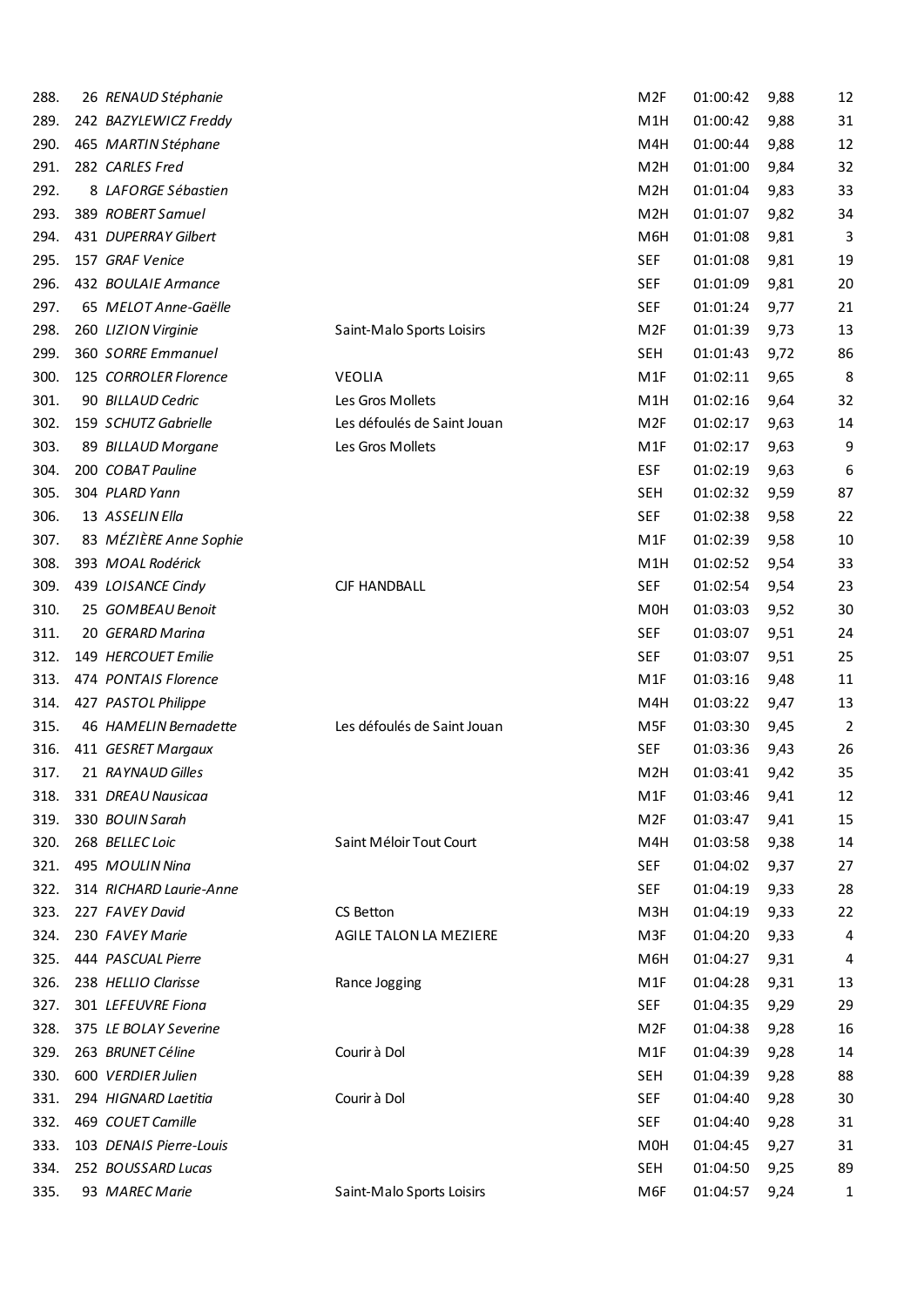| 336. | 351 DUPUY Emilie              |                               | <b>MOF</b>       | 01:05:06 | 9,22 | 7  |
|------|-------------------------------|-------------------------------|------------------|----------|------|----|
| 337. | 108 HAVARD Cassandra          |                               | <b>SEF</b>       | 01:05:13 | 9,2  | 32 |
| 338. | 12 MILARD Didier              |                               | M3H              | 01:05:18 | 9,19 | 23 |
| 339. | 406 CORVELLEC Bérengère       |                               | <b>MOF</b>       | 01:05:18 | 9,19 | 8  |
| 340. | 160 BERNARD Patrice           | Saint Méloir Tout Court       | M3H              | 01:05:24 | 9,17 | 24 |
| 341. | 167 LAROCHE Guillaume         |                               | M <sub>2</sub> H | 01:05:25 | 9,17 | 36 |
| 342. | 174 GUERIN Anne-Marie         |                               | M3F              | 01:05:25 | 9,17 | 5  |
| 343. | 76 TUFFIGO Charlotte          |                               | <b>SEF</b>       | 01:05:26 | 9,17 | 33 |
| 344. | 471 BLAIS Aurélie             | ASGB                          | <b>MOF</b>       | 01:05:26 | 9,17 | 9  |
| 345. | 462 PELLICIOLI Simon          |                               | ESH              | 01:05:26 | 9,17 | 11 |
| 346. | 463 REEB Léonard              |                               | <b>ESH</b>       | 01:05:27 | 9,17 | 12 |
| 347. | 94 MAILLET Anais              |                               | <b>SEF</b>       | 01:05:29 | 9,16 | 34 |
| 348. | 214 COBAT Michel              | Saint Méloir Tout Court       | M4H              | 01:05:30 | 9,16 | 15 |
| 349. | 347 BAZILE Arnaud             | sapeur pompier saint malo     | M <sub>1</sub> H | 01:05:34 | 9,15 | 34 |
| 350. | 182 MOISAN Christine          | Entente athlétisme            | M4F              | 01:05:36 | 9,15 | 4  |
| 351. | 181 PENTECOTE Sophie          | Entente Athlétique Saint-Malo | M3F              | 01:05:36 | 9,15 | 6  |
| 352. | 192 PENNEC Morgane            |                               | M <sub>2F</sub>  | 01:05:36 | 9,15 | 17 |
| 353. | 112 BLANCHE Marion            |                               | <b>SEF</b>       | 01:05:38 | 9,14 | 35 |
| 354. | 240 AUBRY Anita               |                               | M <sub>2F</sub>  | 01:05:40 | 9,14 | 18 |
| 355. | 497 COLLET Mathilde           |                               | <b>SEF</b>       | 01:05:42 | 9,13 | 36 |
| 356. | 337 LEPASLIER Laetitia        |                               | M <sub>1</sub> F | 01:05:42 | 9,13 | 15 |
| 357. | 437 PAUTONNIER Christine      |                               | M3F              | 01:05:58 | 9,1  | 7  |
| 358. | 216 KERBIRIOU Patrice         |                               | M <sub>2</sub> H | 01:05:58 | 9,1  | 37 |
| 359. | 264 MARTIN Stéphane           | CS Betton                     | M3H              | 01:05:58 | 9,1  | 25 |
| 360. | 265 JARDIN Rachel             |                               | M3F              | 01:05:59 | 9,09 | 8  |
| 361. | 124 KERBIRIOU Laurence        | <b>VEOLIA</b>                 | M3F              | 01:05:59 | 9,09 | 9  |
| 362. | 446 GASREL Sébastien          | Courir à Dol                  | M1H              | 01:06:00 | 9,09 | 35 |
| 363. | 435 CHOTEAU Anaïs             |                               | M1F              | 01:06:05 | 9,08 | 16 |
| 364. | 48 CARLES Carine              |                               | M <sub>2F</sub>  | 01:06:22 | 9,04 | 19 |
| 365. | 362 DESCHAMPS Laurent         | <b>AC Montesson</b>           | M <sub>2</sub> H | 01:06:23 | 9,04 | 38 |
| 366. | 220 VETTIER Aurelie           |                               | M1F              | 01:06:28 | 9,03 | 17 |
| 367. | 195 ROUAUX Shania             |                               | <b>ESF</b>       | 01:06:29 | 9,02 | 7  |
| 368. | 489 THORIGNY Chloé            |                               | <b>ESF</b>       | 01:06:31 | 9,02 | 8  |
| 369. | 132 LESSIRARD Cecile          | <b>Boutique Roux</b>          | M <sub>2F</sub>  | 01:06:38 | 9    | 20 |
| 370. | 473 GAULTIER Sophie-Charlotte | Cercles Jules Ferry           | <b>SEF</b>       | 01:06:43 | 8,99 | 37 |
| 371. | 205 DESOUCHE Rosea            |                               | M <sub>1</sub> F | 01:07:17 | 8,92 | 18 |
| 372. | 207 COLAS Isabelle            |                               | M3F              | 01:07:17 | 8,92 | 10 |
| 373. | 201 BEUNEL Pierre             |                               | M8H              | 01:07:24 | 8,9  | 1  |
| 374. | 295 LEBONNIEC Véronique       | Courir à Dol                  | M3F              | 01:07:30 | 8,89 | 11 |
| 375. | 380 JACQUETTE Marjory         |                               | <b>MOF</b>       | 01:07:55 | 8,83 | 10 |
| 376. | 327 LEMÉE Florian             |                               | M0H              | 01:07:56 | 8,83 | 32 |
| 377. | 340 LE DAVADIC Marion         |                               | <b>MOF</b>       | 01:07:56 | 8,83 | 11 |
| 378. | 163 BELLOIR Soizic            |                               | M3F              | 01:07:57 | 8,83 | 12 |
| 379. | 194 ESMELIN Pascale           |                               | M3F              | 01:08:00 | 8,82 | 13 |
| 380. | 164 ESMELIN Nathalie          |                               | M <sub>2F</sub>  | 01:08:00 | 8,82 | 21 |
| 381. | 22 RENVAZE Cyril              |                               | M <sub>OH</sub>  | 01:08:10 | 8,8  | 33 |
| 382. | 410 LEMAIRE Fanny             |                               | <b>MOF</b>       | 01:08:12 | 8,8  | 12 |
| 383. | 428 REHEL Isabelle            |                               | M3F              | 01:08:33 | 8,75 | 14 |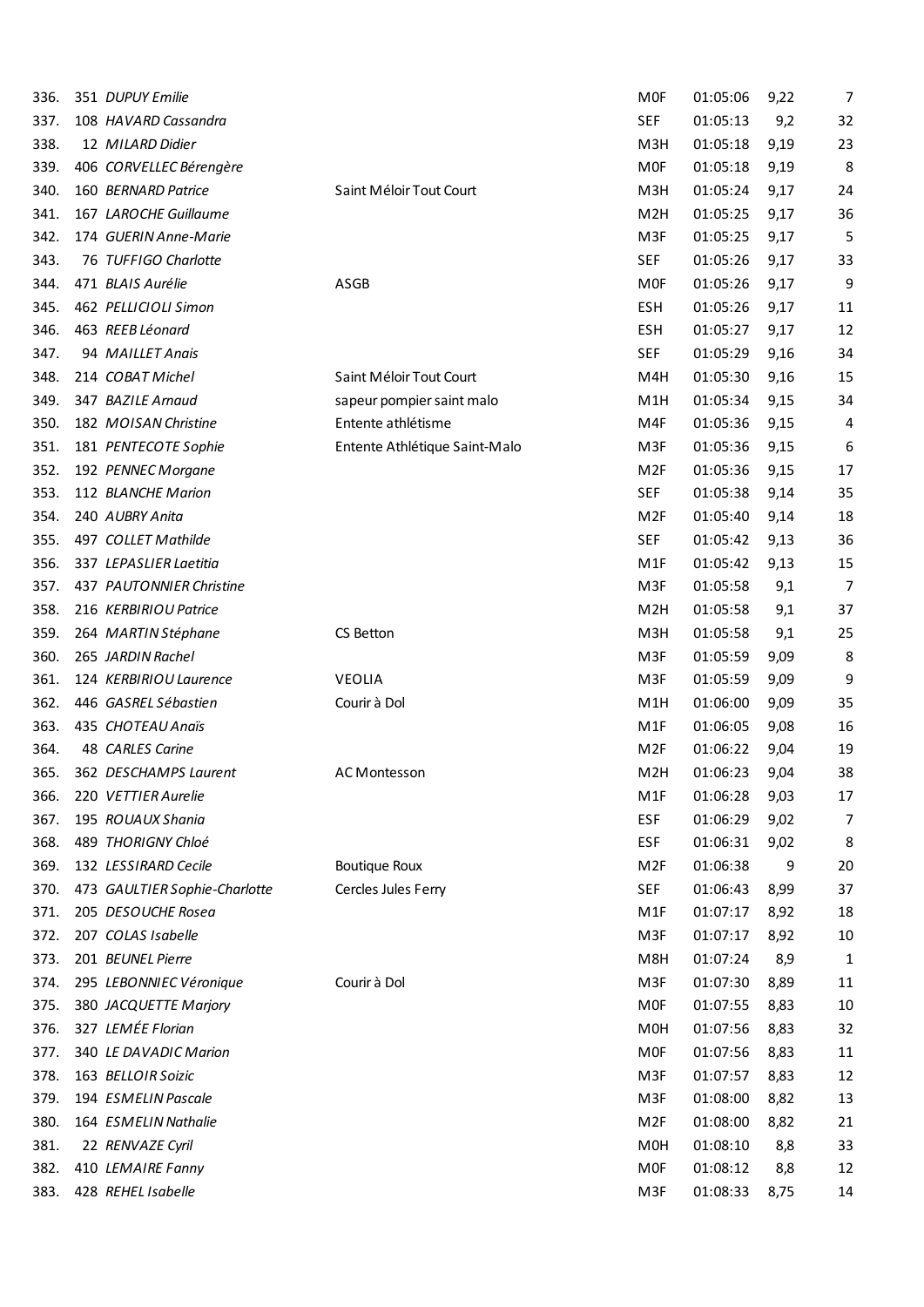| 384. | 171 COLANI Cathy                     |                                     | M3F               | 01:08:45 | 8,73 | 15           |
|------|--------------------------------------|-------------------------------------|-------------------|----------|------|--------------|
| 385. | 170 COLANI Serge                     |                                     | M4H               | 01:08:45 | 8,73 | 16           |
| 386. | 166 LAROCHE Claire                   |                                     | M <sub>2F</sub>   | 01:08:47 | 8,72 | 22           |
| 387. | 258 LECOINTRE Margot                 |                                     | <b>SEF</b>        | 01:08:49 | 8,72 | 38           |
| 388. | 287 LE CADRE Mickaël                 |                                     | M <sub>2</sub> H  | 01:08:53 | 8,71 | 39           |
| 389. | 156 BUET Sebastien                   |                                     | M <sub>2</sub> H  | 01:08:55 | 8,71 | 40           |
| 390. | 173 LEBRETON Virginie                |                                     | M <sub>2F</sub>   | 01:09:07 | 8,68 | 23           |
| 391. | 6 ARIBARD Lionel                     |                                     | M4H               | 01:09:48 | 8,6  | 17           |
| 392. | 494 GALLEE Marjorie                  | <b>VEOLIA</b>                       | <b>SEF</b>        | 01:10:07 | 8,56 | 39           |
| 393. | 178 GAILLARD Audrey-Nathalie         |                                     | <b>MOF</b>        | 01:10:15 | 8,54 | 13           |
| 394. | 169 RICAUD Sophie                    |                                     | M3F               | 01:10:24 | 8,52 | 16           |
| 395. | 404 SERVET Elisa                     |                                     | <b>MOF</b>        | 01:10:44 | 8,48 | 14           |
| 396. | 339 NOUVEL Marie-Anne                |                                     | M1F               | 01:10:47 | 8,48 | 19           |
| 397. | 481 SOUCHET Manuella                 | Les Gros Mollets                    | M <sub>1</sub> F  | 01:10:55 | 8,46 | 20           |
| 398. | 354 BRIEUC Elodie                    |                                     | <b>MOF</b>        | 01:11:10 | 8,43 | 15           |
| 399. | 493 PLATZEK Carla                    | <b>VEOLIA</b>                       | <b>ESF</b>        | 01:11:13 | 8,42 | 9            |
| 400. | 492 PLATZEK Kim                      | <b>VEOLIA</b>                       | <b>SEF</b>        | 01:11:13 | 8,42 | 40           |
| 401. | 259 CHASTRES Glenn                   |                                     | M0H               | 01:11:14 | 8,42 | 34           |
| 402. | 232 STEPHAN Nathalie                 |                                     | <b>MOF</b>        | 01:11:52 | 8,35 | 16           |
| 403. | 133 LEJEUNE Elodie                   |                                     | M <sub>1</sub> F  | 01:11:52 | 8,35 | 21           |
| 404. | 84 LE POULIQUEN Anne                 |                                     | <b>MOF</b>        | 01:11:54 | 8,34 | 17           |
| 405. | 88 DOBĖ Audrey                       |                                     | <b>SEF</b>        | 01:11:55 | 8,34 | 41           |
| 406. | 92 BARBEDETTE Justine                |                                     | <b>SEF</b>        | 01:11:55 | 8,34 | 42           |
| 407. | 68 PADIOU Anne-Virginie              |                                     | M <sub>2F</sub>   | 01:11:56 | 8,34 | 24           |
| 408. | 225 CHAUVIERE Aurelie                |                                     | M1F               | 01:11:59 | 8,34 | 22           |
|      | 415 GOGER Karen                      |                                     | M <sub>2F</sub>   | 01:12:12 |      | 25           |
| 409. |                                      |                                     |                   |          | 8,31 |              |
| 410. | 325 RAMAGE Gerard<br>338 REUX Elodie |                                     | M6H<br><b>MOF</b> | 01:12:17 | 8,3  | 5            |
| 411. |                                      |                                     |                   | 01:12:22 | 8,29 | 18           |
| 412. | 179 PELTIER Valerie                  |                                     | M1F               | 01:12:22 | 8,29 | 23           |
| 413. | 277 PELTIER Arnaud                   |                                     | M <sub>OH</sub>   | 01:12:23 | 8,29 | 35           |
| 414. | 447 LAVOYER Caroline                 |                                     | M <sub>1F</sub>   | 01:12:23 | 8,29 | 24           |
| 415. | 115 PRIE Olivier                     | VEOLIA                              | M1H               | 01:12:25 | 8,29 | 36           |
| 416. | 372 VIGREUX Caroline                 | Fight for life 35 tous pour Bastien | <b>MOF</b>        | 01:12:27 | 8,28 | 19           |
| 417. | 98 DEPAIL Marc                       | tri                                 | M4H               | 01:12:56 | 8,23 | 18           |
| 418. | 466 MARTIN-DULAC Cécile              |                                     | M3F               | 01:13:01 | 8,22 | 17           |
| 419. | 187 BEAUCOUSIN Stephanie             |                                     | M3F               | 01:13:01 | 8,22 | 18           |
| 420. | 191 TEDESCO Erika                    |                                     | M1F               | 01:13:02 | 8,22 | 25           |
| 421. | 479 KERMORVANT Laurie                |                                     | <b>SEF</b>        | 01:13:21 | 8,18 | 43           |
| 422. | 413 HALLOUET Emilie                  |                                     | <b>MOF</b>        | 01:13:40 | 8,14 | 20           |
| 423. | 210 EPY Rachel                       |                                     | M1F               | 01:13:40 | 8,14 | 26           |
| 424. | 23 LE JAMTEL Stéphane                |                                     | M3H               | 01:14:26 | 8,06 | 26           |
| 425. | 261 LECHARPENTIER Chrystèle          | Courir à Dol                        | M <sub>2F</sub>   | 01:14:37 | 8,04 | 26           |
| 426. | 123 HARDY Sylvie                     | VEOLIA                              | M4F               | 01:14:49 | 8,02 | 5            |
| 427. | 183 NEVEU Anthony                    |                                     | M1H               | 01:15:09 | 7,98 | 37           |
| 428. | 158 LAINÉ Christophe                 |                                     | M3H               | 01:16:47 | 7,81 | 27           |
| 429. | 155 FRACCARO Alexandre               |                                     | M <sub>2</sub> H  | 01:16:47 | 7,81 | 41           |
| 430. | 290 MANDON Monique                   |                                     | M7F               | 01:16:47 | 7,81 | $\mathbf{1}$ |
| 431. | 81 OGER Estelle                      |                                     | M1F               | 01:16:53 | 7,8  | 27           |